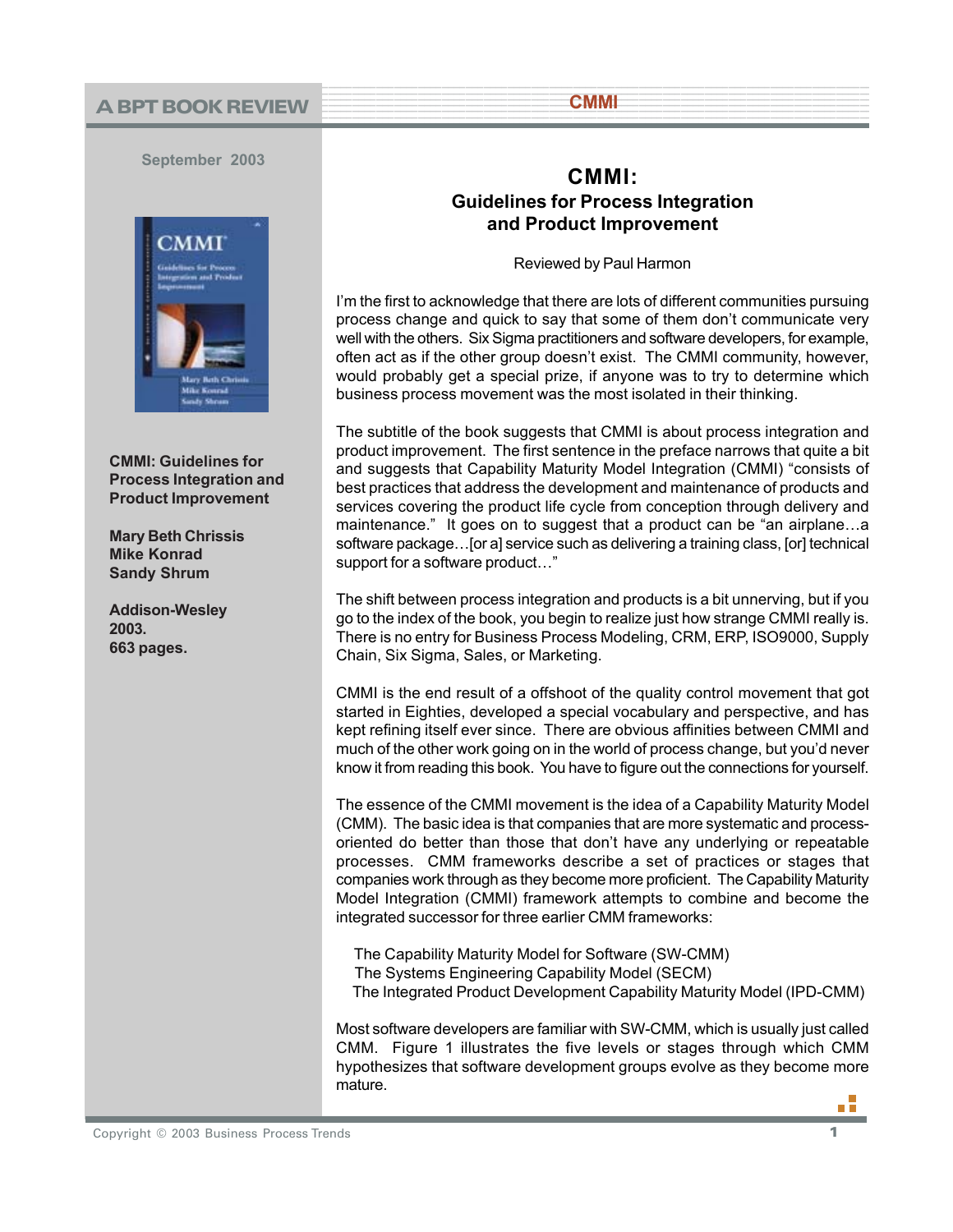

## **Figure 1. Five Levels that Software Organizations Evolve Through as the Gain Mastery of the Software Development Process.**

Anyone who has studied CMM accepts that there's something intuitive about it. First you have to define your processes (1>2). Then you need to create some standards so you do the same processes the same way each time (2). Having done some processes in a consistent (repeatable) manner, you should move on to define and standardize all your processes (2>3) and so forth.

The original SW-CMM model was developed by the Software Engineering Institute (SEI) which was initially funded by the DOD and is located at Carnegie-Mellow University. SEI remains the font of CMM research and assessment. Software organizations have followed CMM guidelines, documented the results and submitted themselves to audits. As a result, companies are able to claim that their software groups are operating at CMM level 3 or 4 or 5.

In the mid-Nineties, people began to talk about CMM as an approach that could be applied to an entire organization and to processes other than the software development process.

The Electronic Industries Alliance (EIA) created the Systems Engineering Capability Model (SECM) to describe any product development process. Since the EIA team realized that a description of an organizations product development processes would include various processes that were at a very different levels of maturity, it abandoned the idea of giving a single maturity measure, and opted, instead, to focus on Capability Levels. In essence, SECM beings by creating groups or sets of processes and then assigns a capability level to each group of processes. Thus, the same organization might be very good at developing chips, but still rather immature in developing employee training, or marketing plans.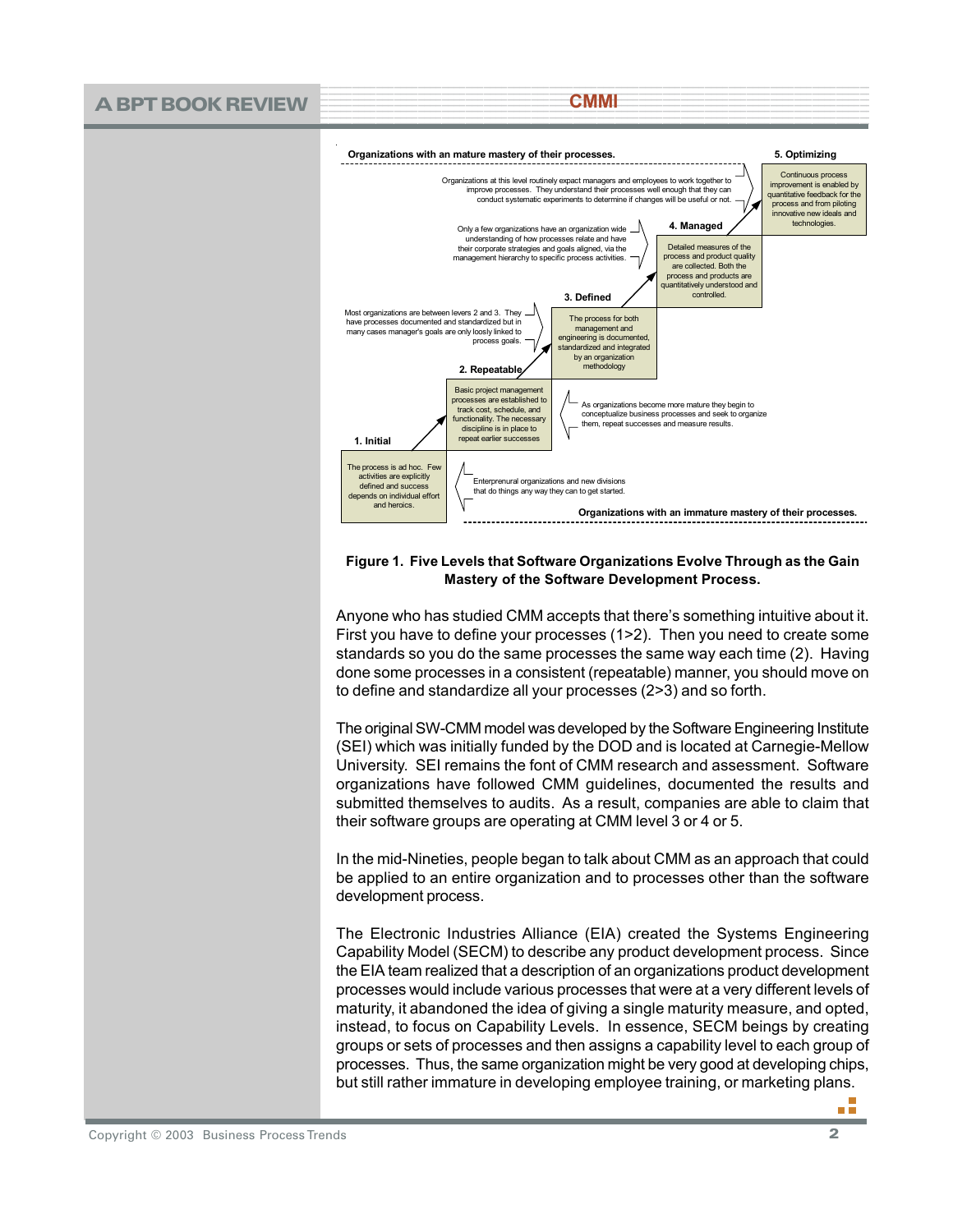| <b>A BPT BOOK REVIEW</b> | <b>CMMI</b>                                                                                                                                                                                                                                                                                                                                                                                                                                                                                                                                                                                                                                                                                                                                                                                                                          |  |                                                                                                                                                                                                                                                                                                                                                                                                                                                |                                                                                                                                                                                                              |
|--------------------------|--------------------------------------------------------------------------------------------------------------------------------------------------------------------------------------------------------------------------------------------------------------------------------------------------------------------------------------------------------------------------------------------------------------------------------------------------------------------------------------------------------------------------------------------------------------------------------------------------------------------------------------------------------------------------------------------------------------------------------------------------------------------------------------------------------------------------------------|--|------------------------------------------------------------------------------------------------------------------------------------------------------------------------------------------------------------------------------------------------------------------------------------------------------------------------------------------------------------------------------------------------------------------------------------------------|--------------------------------------------------------------------------------------------------------------------------------------------------------------------------------------------------------------|
|                          | CMMI sets out to synthesize the two approaches. It ends by keeping both and<br>telling the reader he or she can choose whichever overall approach works best<br>for his or her purposes. More important, however, CMMI defines 25 Process<br>Areas, and points out that both Maturity Levels and Capability Levels rely on<br>these Process Areas and that there is an 80% overlap.                                                                                                                                                                                                                                                                                                                                                                                                                                                  |  |                                                                                                                                                                                                                                                                                                                                                                                                                                                |                                                                                                                                                                                                              |
|                          | Process Area                                                                                                                                                                                                                                                                                                                                                                                                                                                                                                                                                                                                                                                                                                                                                                                                                         |  | Category                                                                                                                                                                                                                                                                                                                                                                                                                                       | Maturity<br>Level                                                                                                                                                                                            |
|                          | Causal Analysis and Resolution<br>Configuration Management<br>Decision Analysis and Resolution<br>Integrated Project Management<br>Integrated Supplier Management<br>Integrated Teaming<br>Measurement and Analysis<br>Organizational Environment for Integration<br>Organizational Innovation and Deployment<br>Organizational Process Definition<br>Organizational Process Focus<br>Organizational Process Performance<br>Organizational Training<br>Product Integration<br>Project Monitoring and Control<br>Project Planning<br>Process and Product Quality Assurance<br>Quantitative Project Management<br>Requirements Development<br>Risk Management<br>Supplier Agreement Management<br><b>Technical Solution</b><br>Validation<br>Verification<br>Most of the CMMI book is devoted to describing the Process Area's in more |  | Support<br>Support<br>Support<br>Project Management<br>Project Management<br><b>Project Management</b><br>Support<br>Support<br>Process Management<br>Process Management<br>Process Management<br>Process Management<br>Process Management<br>Engineering<br>Project Management<br>Project Management<br>Support<br>Project Management<br>Engineering<br>Project Management<br>Project Management<br>Engineering<br>Engineering<br>Engineering | 5<br>2<br>3<br>3<br>3<br>3<br>3<br>3<br>5<br>3<br>3<br>4<br>3<br>3<br>$\overline{\mathbf{c}}$<br>$\overline{\mathbf{c}}$<br>$\overline{\mathbf{c}}$<br>4<br>3<br>3<br>$\overline{\mathbf{c}}$<br>3<br>3<br>3 |
|                          | detail, though only in its own terms. For example, it is hard to imagine a<br>discussion of Process and Product Quality Assurance that doesn't consider<br>that Six Sigma or some of the Six Sigma tools might be a best practice, or that<br>BAM might be appropriately mentioned.<br>To gain a better understanding of the focus of CMMI, consider the categories<br>described above. If I was going to translate the categories into everyday business<br>process language, I'd suggest the following:                                                                                                                                                                                                                                                                                                                            |  |                                                                                                                                                                                                                                                                                                                                                                                                                                                |                                                                                                                                                                                                              |
|                          |                                                                                                                                                                                                                                                                                                                                                                                                                                                                                                                                                                                                                                                                                                                                                                                                                                      |  |                                                                                                                                                                                                                                                                                                                                                                                                                                                |                                                                                                                                                                                                              |
|                          | Process Management<br>Refers to Strategic Process Management Planning. In<br>one of its few efforts to cross reference, CMMI suggests,<br>that the Process Area: Organizational Process<br>Definition, is sometimes called "process architecture."<br>Support<br>Refers to what managers do when they manage<br>business processes. They Plan, Organize, Monitor and<br>Control the work of those actually implementing the<br>process.                                                                                                                                                                                                                                                                                                                                                                                              |  |                                                                                                                                                                                                                                                                                                                                                                                                                                                |                                                                                                                                                                                                              |
|                          |                                                                                                                                                                                                                                                                                                                                                                                                                                                                                                                                                                                                                                                                                                                                                                                                                                      |  |                                                                                                                                                                                                                                                                                                                                                                                                                                                |                                                                                                                                                                                                              |
|                          |                                                                                                                                                                                                                                                                                                                                                                                                                                                                                                                                                                                                                                                                                                                                                                                                                                      |  |                                                                                                                                                                                                                                                                                                                                                                                                                                                | ПT                                                                                                                                                                                                           |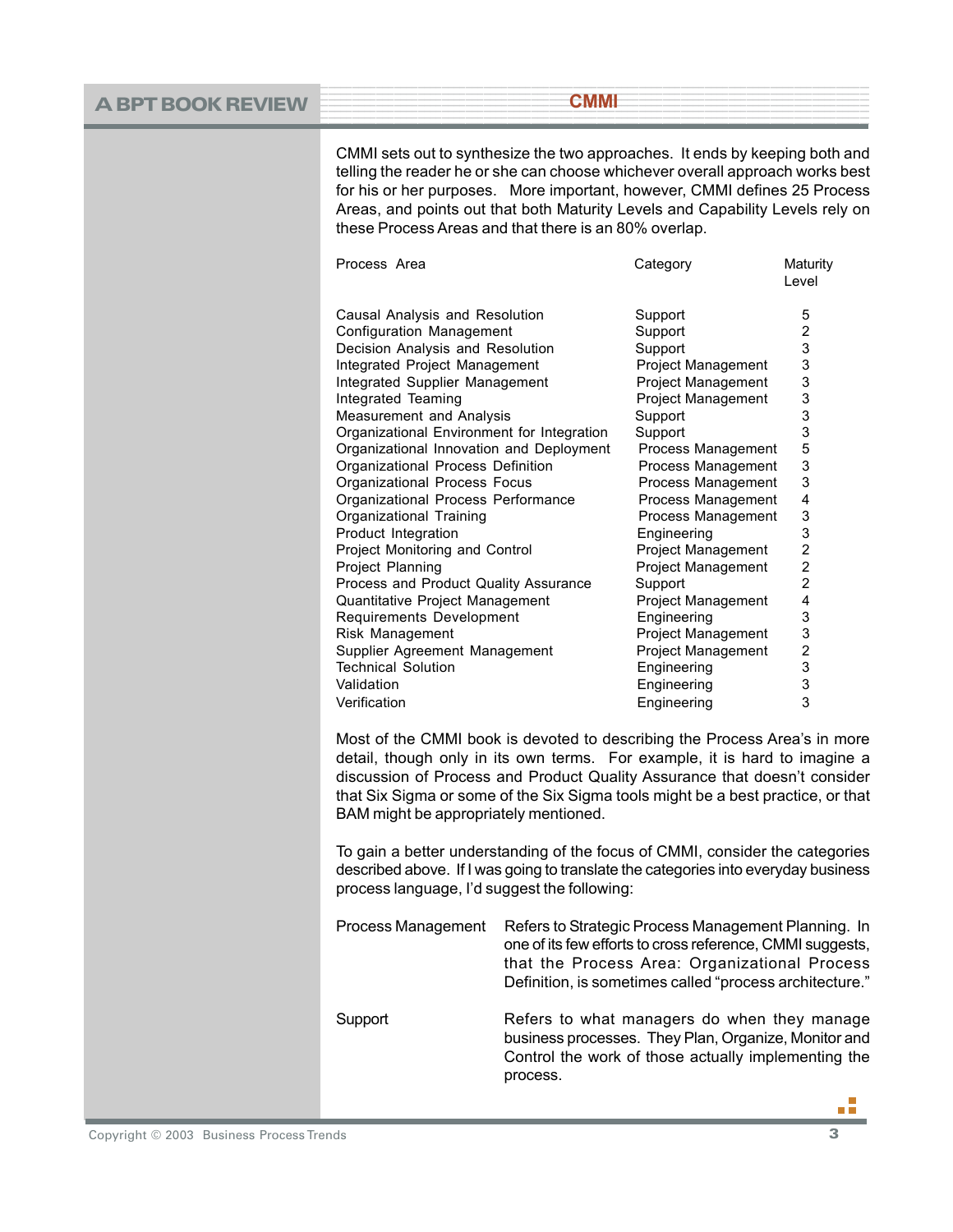| A BPT BOOK REVIEW | <b>CMMI</b>                                                                                                                                                                                                                                                                                                                                                                                                                                                                                                                                                                                                                                                                                                                                                                                                                                                                                                                                                                                                                                                                                                                                     |                                                                                                                                                                                                                                                                                                                                                                                                                                                                                               |  |
|-------------------|-------------------------------------------------------------------------------------------------------------------------------------------------------------------------------------------------------------------------------------------------------------------------------------------------------------------------------------------------------------------------------------------------------------------------------------------------------------------------------------------------------------------------------------------------------------------------------------------------------------------------------------------------------------------------------------------------------------------------------------------------------------------------------------------------------------------------------------------------------------------------------------------------------------------------------------------------------------------------------------------------------------------------------------------------------------------------------------------------------------------------------------------------|-----------------------------------------------------------------------------------------------------------------------------------------------------------------------------------------------------------------------------------------------------------------------------------------------------------------------------------------------------------------------------------------------------------------------------------------------------------------------------------------------|--|
|                   | Engineering                                                                                                                                                                                                                                                                                                                                                                                                                                                                                                                                                                                                                                                                                                                                                                                                                                                                                                                                                                                                                                                                                                                                     | Refers to the analysis and design of new hardware or<br>software products. In essence, one would say this<br>was a key part of the New Product Development<br>Process.                                                                                                                                                                                                                                                                                                                        |  |
|                   | <b>Project Management</b>                                                                                                                                                                                                                                                                                                                                                                                                                                                                                                                                                                                                                                                                                                                                                                                                                                                                                                                                                                                                                                                                                                                       | Refers to the lifecycle management of new product<br>development efforts.                                                                                                                                                                                                                                                                                                                                                                                                                     |  |
|                   | If you are focused on business process architecture, or day-to-day business<br>process management, this book has some interesting ideas. If you are involved<br>in new product development or software engineering, then this book has lots of<br>very valuable information.<br>If you are interested in supply chain systems, the improvement of sales or<br>marketing activities, or accounting processes, this book has nothing to offer,<br>except indirectly, in the sense the process management practices apply to all<br>processes.<br>More important, this isn't a book about process integration or improvement in<br>any ordinary sense of the word. There are no specifics on how to analyze actual<br>processes or how to improvement actual practices. There is nothing like SCOR's<br>definitions of specific supply chain processes or metrics that supply chain<br>managers can use to evaluate their supply chain processes. Instead, there is<br>advice on how to analyze the process management policies of a company, and<br>specific advice on how to organize product development and software engineering<br>processes. |                                                                                                                                                                                                                                                                                                                                                                                                                                                                                               |  |
|                   |                                                                                                                                                                                                                                                                                                                                                                                                                                                                                                                                                                                                                                                                                                                                                                                                                                                                                                                                                                                                                                                                                                                                                 |                                                                                                                                                                                                                                                                                                                                                                                                                                                                                               |  |
|                   |                                                                                                                                                                                                                                                                                                                                                                                                                                                                                                                                                                                                                                                                                                                                                                                                                                                                                                                                                                                                                                                                                                                                                 |                                                                                                                                                                                                                                                                                                                                                                                                                                                                                               |  |
|                   |                                                                                                                                                                                                                                                                                                                                                                                                                                                                                                                                                                                                                                                                                                                                                                                                                                                                                                                                                                                                                                                                                                                                                 | Like ISO standards, CMMI provides a way of defining and documenting process<br>management activities. It's a pity the authors didn't take a few pages to compare<br>and contrast their work with the various ISO efforts. (They do include the ISO<br>standards in an appendix with pointers to appropriate URLs, but there's no mention<br>of the standards in the index or in the text itself and one is left wondering if they<br>duplicate each other's work, or are somehow compatible.) |  |
|                   | this is the book for you.                                                                                                                                                                                                                                                                                                                                                                                                                                                                                                                                                                                                                                                                                                                                                                                                                                                                                                                                                                                                                                                                                                                       | CMMI provides a nice review of the CMM movement and a good handbook that<br>describes best practices in process management, new product development,<br>and product lifecycle management. For business process managers focused<br>on those issues, start by checking the SEI site: www.sei.cmu.edu/cmmi. It will<br>provide you with an idea of what is on offer. If you then want a good index and a<br>general description of each of the various "process areas" that CMMI embraces,      |  |
|                   | areas.                                                                                                                                                                                                                                                                                                                                                                                                                                                                                                                                                                                                                                                                                                                                                                                                                                                                                                                                                                                                                                                                                                                                          | There is a lot of good stuff here. It's a pity that this group of practitioners have<br>allowed themselves to become so introverted that they seem unable to position<br>their work relative to the broad trends within the business process movement, as<br>a whole, or to establish pointers between their work and similar work in other                                                                                                                                                   |  |
|                   |                                                                                                                                                                                                                                                                                                                                                                                                                                                                                                                                                                                                                                                                                                                                                                                                                                                                                                                                                                                                                                                                                                                                                 |                                                                                                                                                                                                                                                                                                                                                                                                                                                                                               |  |

Paul Harmon is the executive editor of Business Process Trends. He can be reached at pharmon@bptrends.coma B